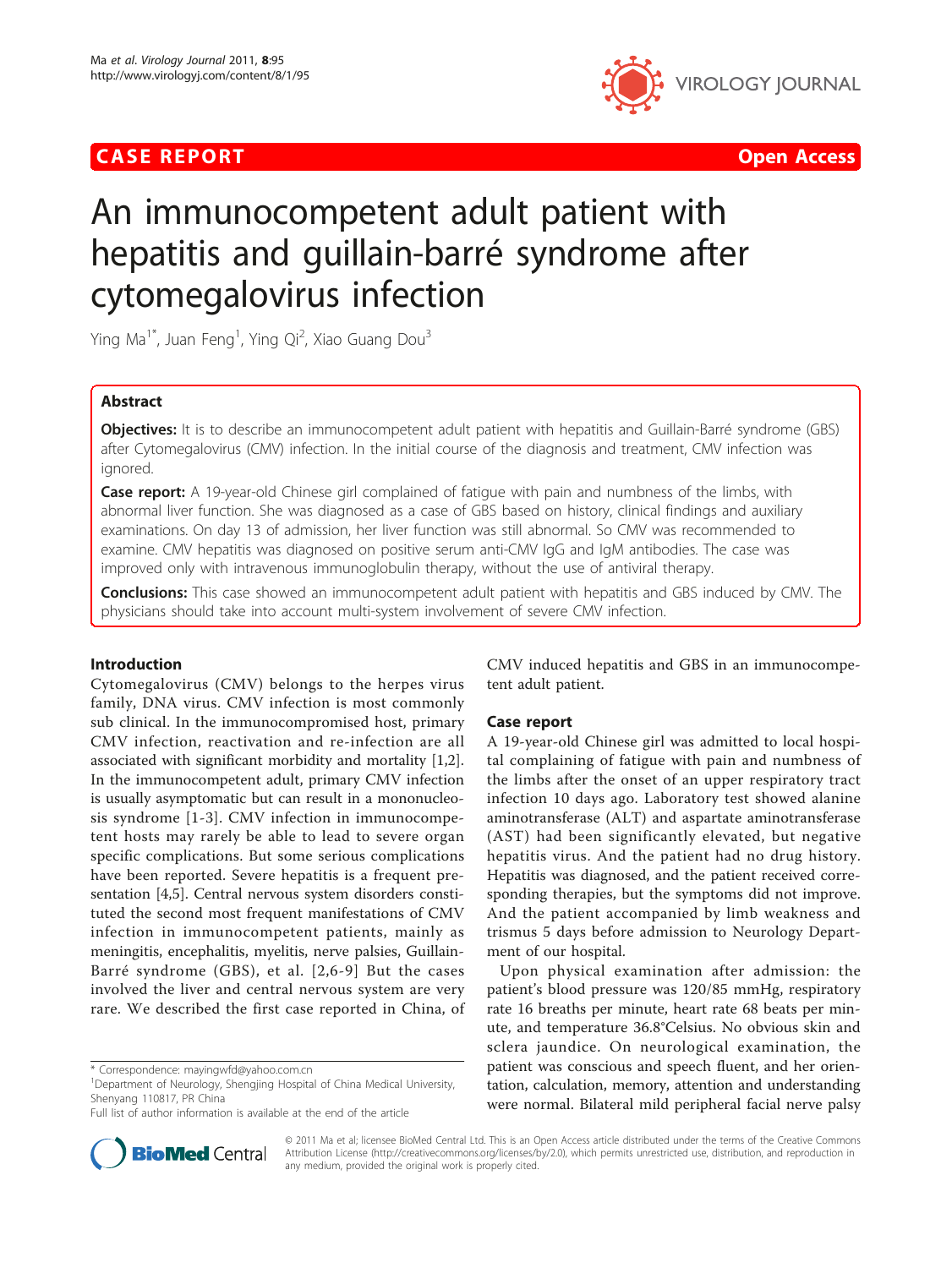was noted as follows: bilateral eyelash sign positive, frown poor on the right, bilateral nasolabial slightly shallow, teeth show little effort, but drum gills normal. All other cranial nerves were intact. Motor strength of the limbs was grade 3. Muscle stone of the limbs decreased. There was obviously grip pain on bilateral forearm and gastrocnemius muscles. Distal limbs were allergic to pain perception. Deep tendon reflexes on the upper limbs were diminished and absent on the lower limbs. No pathological reflexes were elicited. Finger refers to the nose was accurate.

Auxiliary examination of the first day of admission: Electromyography (ECG): Motor nerve conduction velocity of bilateral median nerve and peroneal nerve was normal, but the distal latency; evoked potential amplitude of double the median nerve and right peroneal nerve reduced. Liver, gallbladder and spleen ultrasonography were normal. Lumbar puncture: pressure measured 100 mm $H<sub>2</sub>O$ , and a spinal tap yielded clear, colorless cerebrospinal fluid (CSF) with the following component levels: glucose 2.89 mmol/L, protein 0.8 g/L, and chloride 121.0 mmol/L. Gram staining, ink staining and anti-acid staining were negative. On cytospin preparations, 7 cells were collected. CSF findings indicated cells-protein separation. Arterial oxygen pressure and saturation were normal. Complete blood count and chemistry levels were normal, except for ALT and AST levels of 303.8 U/L and 106.3 U/L respectively, indicating acute or chronic liver injury. But the patient had no history of liver insufficiency, and all of hepatitis virus test were negative (including A, B, C, D and E).

The patient was diagnosed as a case of GBS based on history, clinical findings and auxiliary examinations (ECG and CSF) [[10](#page-2-0)]. So intravenous immunoglobulin therapy (20 g/day for five days) and intramuscular injection of vitamin B1 and B12 were instituted. However, impaired liver function was concerned since there were no significant clinical findings of liver (negative hepatitis virus and unremarkable liver ultrasonography).

On her second hospital day, the whole body pain got slightly improved. 5 days after admission, her whole body pain significantly improved and she could walk alone (Motor strength of the limbs grade 3+). But the symptoms of the right peripheral facial paralysis were more severe than the left. Liver function examined again ALT and AST levels of 172 U/L and 69 U/L respectively.

On day 13, the patient could go downstairs (Motor strength of the limbs grade 4). Liver function examined again ALT and AST levels of 147 U/L and 87 U/L respectively, indicating liver function was still abnormal. Department of Gastroenterology and Infectious Disease were invited to consult this patient. CMV infection was concerned. Positive serum anti-CMV IgG antibody (10.4 IU/mL) and IgM antibody (59.2 IU/mL) were found serially using commercially available ELISA kit. CMV-DNA by PCR in blood and urine were negative. Thus, CMV infection combined with CMV liver injury was diagnosed prompted on the patient's liver enzyme test and positive serum anti-CMV IgG and IgM antibodies. For CMV-DNA negative, antiretroviral therapy didn't be used, only protection of liver function was administered.

By day 19, the patient gradually recovered from the limbs weakness and facial paralysis and was discharged. A month follow-up tests indicated the patient was fully recovered, showing negative CMV-DNA in blood and urine and liver function normal. On neurological examination, the patient was fully recovered clinically including facial nerve normal, muscle strength and stone normal, and deep tendon reflexes normal.

# **Discussion**

Manifestations of CMV infection in immunocompromised hosts have been extensively reported, but those observed in immunocompetent patients have received comparatively little attention. Clinical manifestations of CMV infection include fever, pancytopenia, hepatitis, rarely colitis, pneumonia and retinitis [[1](#page-2-0),[2\]](#page-2-0). Neurological involvement by CMV (such as GBS) is usually attributed to aberrant immunological responses triggered by the presence of CMV, but not due to direct infection [[11](#page-2-0)]. Intensive care management with ventilatory support and the use of intravenous immunoglobulin have significantly improved outcomes in GBS patients [[12\]](#page-2-0). The improvement observed in some of the treated patients of CMV may have been related to the typically self-limiting course of the disease, so no conclusive statements regarding the use of antiviral treatment can be made from the available data in the literature [\[2](#page-2-0)]. We described an immunocompetent adult patient with hepatitis and GBS induced by CMV. In diagnosis and treatment of this case, we initially ignored the CMV infection. The case was improved only with intravenous immunoglobulin therapy, without the use of antiviral therapy for negative CMV-DNA. The lessons of diagnosis and treatment of this case alerted clinicians that multi-system involvement should be taken into account severe CMV infection. Early recognition, assistant examination as soon as possible and prompt treatment is critical to improve overall outcomes.

# Conclusion

This case showed an immunocompetent adult patient with hepatitis and GBS induced by CMV. The physicians should take into account multi-system involvement of severe CMV infection.

# Consent

Written informed consent was obtained from the patient for publication of this case report. A copy of the written